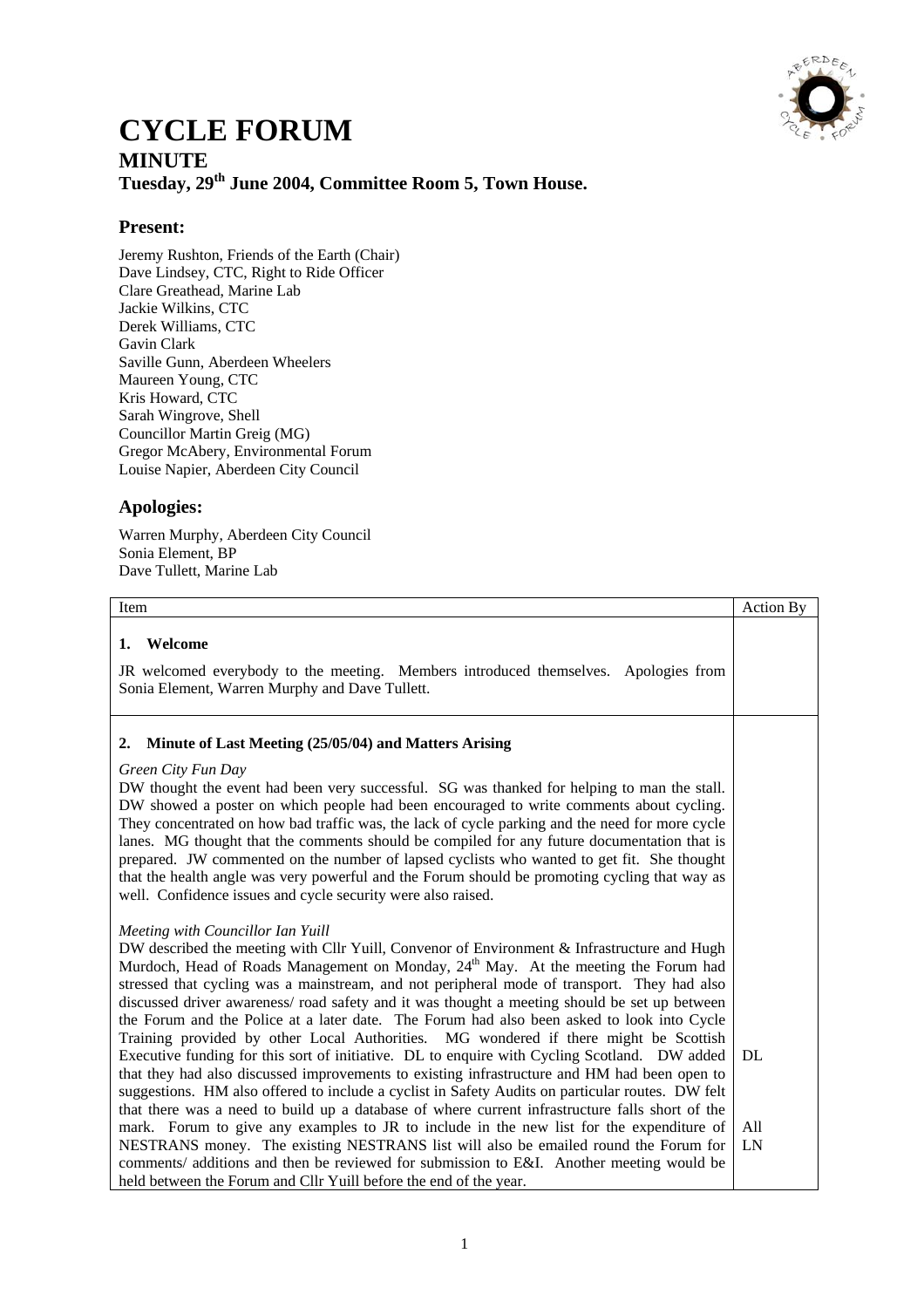| Bike Week Follow-up & Cycle Map Distribution<br>3.                                                                                                                                                                                                                                                                                                                                                                                                                                                                                                                                                                                                                                                      |                     |
|---------------------------------------------------------------------------------------------------------------------------------------------------------------------------------------------------------------------------------------------------------------------------------------------------------------------------------------------------------------------------------------------------------------------------------------------------------------------------------------------------------------------------------------------------------------------------------------------------------------------------------------------------------------------------------------------------------|---------------------|
| MG was thanked for launching the Cycle map.<br>The Group then discussed the Chief Executive's Challenge and the number of people who had<br>participated. JW had an email from Cllr Dean saying that she had done the Challenge – but that<br>the buses made her very nervous. It was thought as a follow-up that George Mair at First Bus<br>could be contacted to speak about buses being more cycle-friendly/ aware towards cyclists. It<br>was also thought that JW could then email/ write to Cllr Dean, with a copy to Cllr Yuill.<br>DW also informed the Group that Cycling Scotland had supported events in Edinburgh and<br>Glasgow, and that they might perhaps consider Aberdeen next year. | JW<br>JW            |
| LN to speak to Alan Fulton regarding distribution of the map into Libraries, etc. so that they can<br>go through internal mail.                                                                                                                                                                                                                                                                                                                                                                                                                                                                                                                                                                         | LN                  |
| DL to take Cycle Maps to bike shops. MY to take maps to Alpine Bikes.<br>DW to take maps to the 'Healthy House' in Northfield.                                                                                                                                                                                                                                                                                                                                                                                                                                                                                                                                                                          | DL, MY<br><b>DW</b> |
| MG suggested that all Councillors receive a copy of the map with a covering letter telling the<br>Councillors the Forum's remit and how they might be able to help with cycling issues in their<br>ward. DW to draft. It was thought that this letter could also go to George Mair and other                                                                                                                                                                                                                                                                                                                                                                                                            | LN/<br><b>DW</b>    |
| prominent people, MPs and MSPs.<br>It was also thought that maps should go to railway and bus stations, students Unions and sports<br>centres.                                                                                                                                                                                                                                                                                                                                                                                                                                                                                                                                                          | LN                  |
| DL to send copies to Spokes in Edinburgh. DW to send copies to the Highland Cycle Campaign.                                                                                                                                                                                                                                                                                                                                                                                                                                                                                                                                                                                                             | DL, DW              |
| Website<br>4.<br>JR explained that he had bought two years worth of domain name. What the website would<br>consist of was then discussed. Documents that should be available:<br>Minutes and Agendas<br>Photographs                                                                                                                                                                                                                                                                                                                                                                                                                                                                                     |                     |
| Recent news<br>$\overline{\phantom{0}}$<br>Aims of the Forum<br>$\qquad \qquad -$<br>Text off the bike map<br>$\overline{\phantom{a}}$<br><b>Consultation responses</b><br>$\overline{\phantom{a}}$<br>Any individual's comments on cycling issues<br>$\overline{\phantom{0}}$                                                                                                                                                                                                                                                                                                                                                                                                                          | <b>JR</b>           |
| <b>Current Consultations</b><br>5.                                                                                                                                                                                                                                                                                                                                                                                                                                                                                                                                                                                                                                                                      |                     |
| DW informed the group that ACF was now a Statutory Consultee.                                                                                                                                                                                                                                                                                                                                                                                                                                                                                                                                                                                                                                           |                     |
| <b>Union Street project</b><br>This will require a response by the end of July. DW is happy to take the lead on this if other                                                                                                                                                                                                                                                                                                                                                                                                                                                                                                                                                                           | DW                  |
| members of the Forum wish to feedback to him on various schemes. MY and DL to form<br>working group with DW to take this forward. DW to also speak to Joanna Beveridge in Roads in<br>getting access to Union Street displays.                                                                                                                                                                                                                                                                                                                                                                                                                                                                          | <b>DW</b>           |
| 20mph zones around schools<br>Gavin Clark agreed to respond on behalf of ACF. It was thought that the findings of the<br>Citizen's Panel could be used to back up the argument for more cycling to schools. Letter<br>attached to minute.                                                                                                                                                                                                                                                                                                                                                                                                                                                               | <b>GC</b>           |
| <b>Wellington Road</b><br>LN to pass details on to SW and John Braisby for them to consult.                                                                                                                                                                                                                                                                                                                                                                                                                                                                                                                                                                                                             | LN/SW/<br>JB        |
|                                                                                                                                                                                                                                                                                                                                                                                                                                                                                                                                                                                                                                                                                                         |                     |
| 6. Cycle Parking                                                                                                                                                                                                                                                                                                                                                                                                                                                                                                                                                                                                                                                                                        |                     |
| Item deferred.                                                                                                                                                                                                                                                                                                                                                                                                                                                                                                                                                                                                                                                                                          |                     |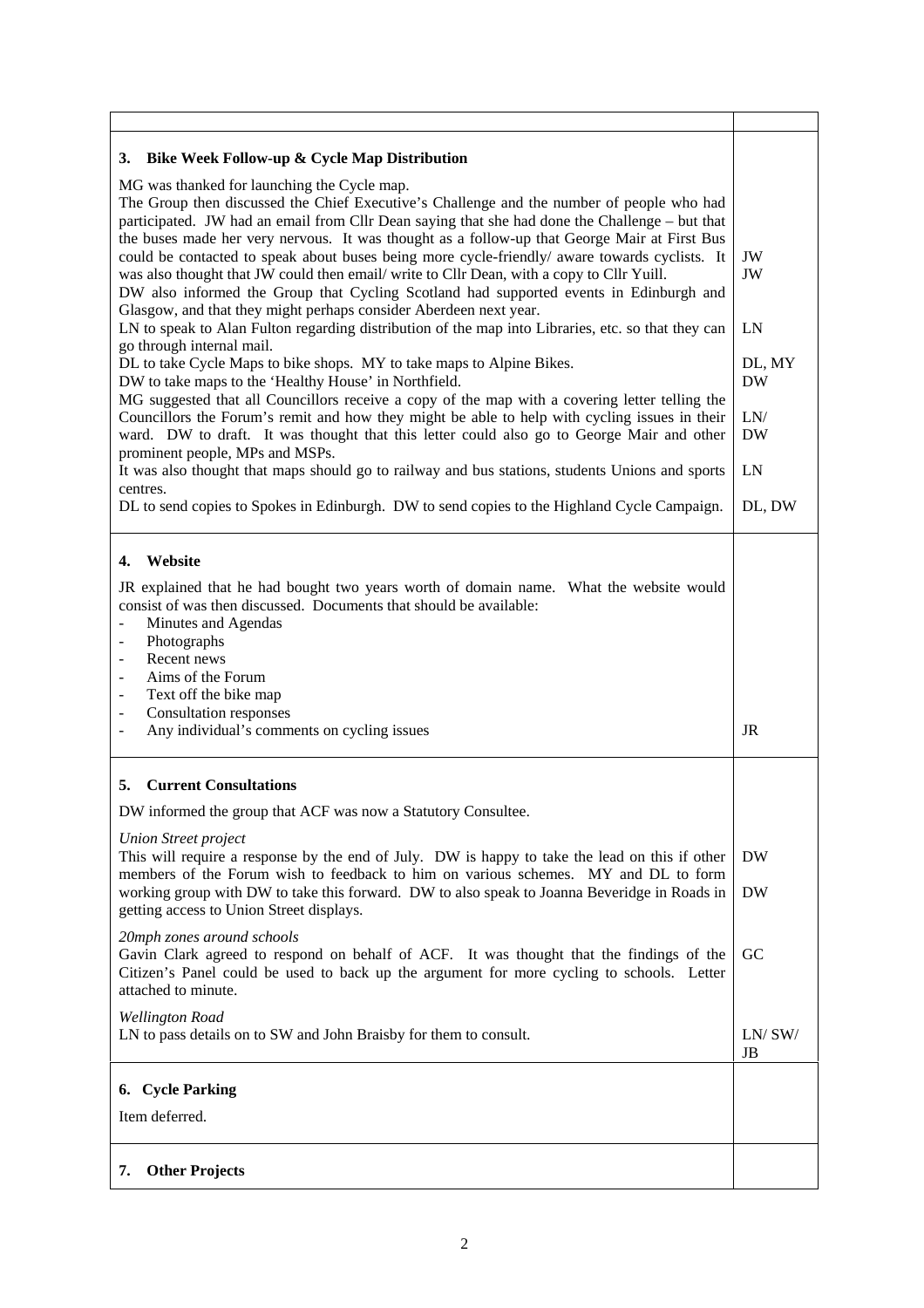| Road safety/ driver awareness                                                                          |    |
|--------------------------------------------------------------------------------------------------------|----|
| Cycle training                                                                                         |    |
| <b>Best practice</b>                                                                                   |    |
| It was felt these had been covered in previous items.                                                  |    |
| 8. AOB                                                                                                 |    |
| Western Peripheral Route                                                                               |    |
| GM had meet with the WPR Managing Agent and Cllr Sandy Wallace (Aberdeenshire, Lower                   |    |
| Deeside). There was still no indication that there would be access across the bridges for              |    |
| pedestrians and cyclists. DT to send WPR letter to Donald Murdoch, Director of City                    | DT |
| Development as he was also on the WPR Steering Group.                                                  |    |
| Union Square / Guild Street Developments                                                               |    |
| MG had copies of the initial report that went to Committee. LN to email round an electronic            | LN |
| copy. Members of the Forum are encouraged to come into the Council and see the proposals, as           |    |
| there are issues with handing out detailed copies of the plans. Case officer is Harold Campbell.       |    |
|                                                                                                        |    |
|                                                                                                        |    |
| <b>Next meeting</b><br>9.                                                                              |    |
| The next Cycle Forum meeting will be on Tuesday 27 <sup>th</sup> July, 7.30p.m. in Committee Room 5 in |    |
| the Town House.                                                                                        |    |
|                                                                                                        |    |



Ms L. Spence Aberdeen City Council Environment & Infrastructure Services St Nicholas House